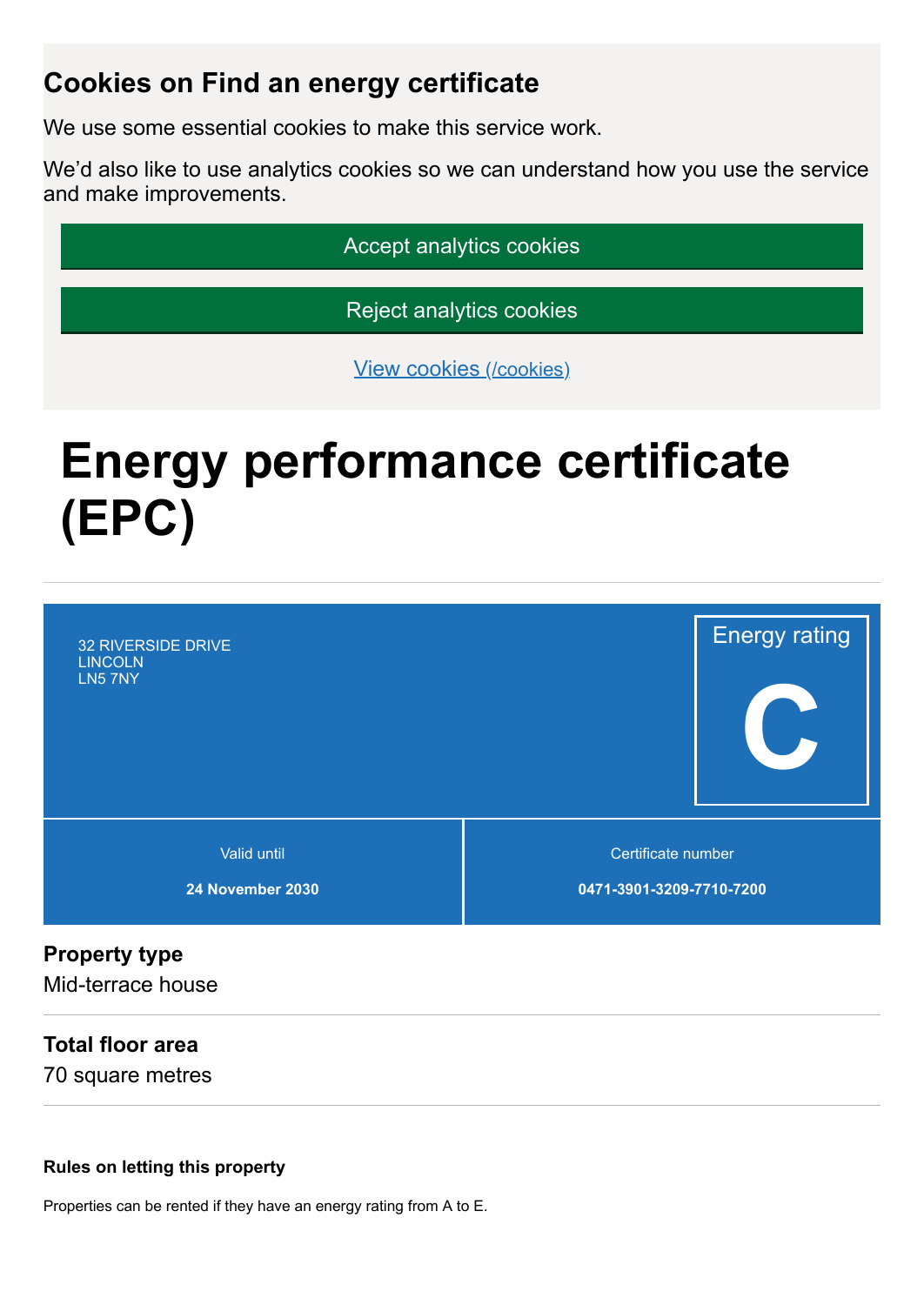If the property is rated F or G, it cannot be let, unless an exemption has been registered. You can read quidance for landlords on the regulations and exemptions (https://www.gov.uk/guidance/domestic-private-rented-property-minimum-energy-efficiencystandard-landlord-guidance).

#### **Energy efficiency rating for this property**

This property's current energy rating is C. It has the potential to be B.

[See how to improve this property's energy performance.](#page-3-0)

| <b>Score</b> | <b>Energy rating</b> | <b>Current</b> | <b>Potential</b> |
|--------------|----------------------|----------------|------------------|
| $92 +$       |                      |                |                  |
| 81-91        | Β                    |                | 90<br>B          |
| 69-80        | $\mathbf C$          | 75 C           |                  |
| 55-68        |                      |                |                  |
| 39-54        | Е                    |                |                  |
| $21 - 38$    | F                    |                |                  |
| $1 - 20$     | G                    |                |                  |

The graph shows this property's current and potential energy efficiency.

Properties are given a rating from A (most efficient) to G (least efficient).

Properties are also given a score. The higher the number the lower your fuel bills are likely to be.

For properties in England and Wales:

- the average energy rating is D
- the average energy score is 60

#### **Breakdown of property's energy performance**

This section shows the energy performance for features of this property. The assessment does not consider the condition of a feature and how well it is working.

Each feature is assessed as one of the following:

- very good (most efficient)
- good
- average
- poor
- very poor (least efficient)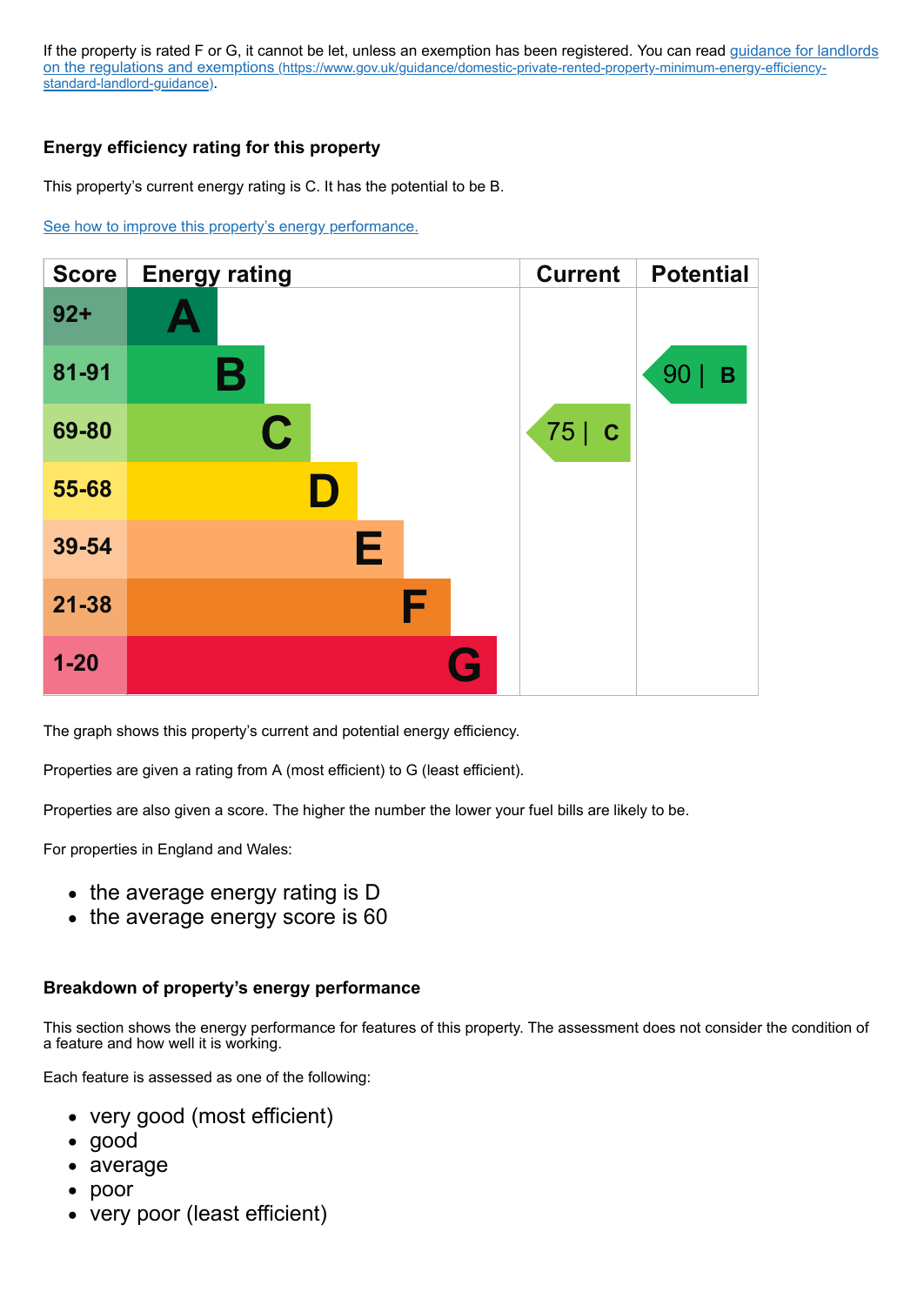When the description says "assumed", it means that the feature could not be inspected and an assumption has been made based on the property's age and type.

| <b>Feature</b>       | <b>Description</b>                          | Rating    |
|----------------------|---------------------------------------------|-----------|
| Wall                 | Cavity wall, as built, insulated (assumed)  | Good      |
| Roof                 | Pitched, 150 mm loft insulation             | Good      |
| Window               | Fully double glazed                         | Good      |
| Main heating         | Boiler and radiators, mains gas             | Good      |
| Main heating control | Programmer, room thermostat and TRVs        | Good      |
| Hot water            | From main system                            | Good      |
| Lighting             | Low energy lighting in 92% of fixed outlets | Very good |
| Floor                | Suspended, insulated (assumed)              | N/A       |
| Secondary heating    | None                                        | N/A       |

# **Primary energy use**

The primary energy use for this property per year is 177 kilowatt hours per square metre (kWh/m2).

What is primary energy use?

#### **Environmental impact of this property**

One of the biggest contributors to climate change is carbon dioxide (CO2). The energy used for heating, lighting and power in our homes produces over a quarter of the UK's CO2 emissions.

#### **An average household produces**

#### **This property produces**

2.2 tonnes of CO2

#### **This property's potential production**

By making the [recommended changes,](#page-3-0) you could reduce this property's CO2 emissions by 1.5 tonnes per year. This will help to protect the environment.

Environmental impact ratings are based on assumptions about average occupancy and energy use. They may not reflect how energy is consumed by the people living at the property.

6 tonnes of CO2

0.7 tonnes of CO2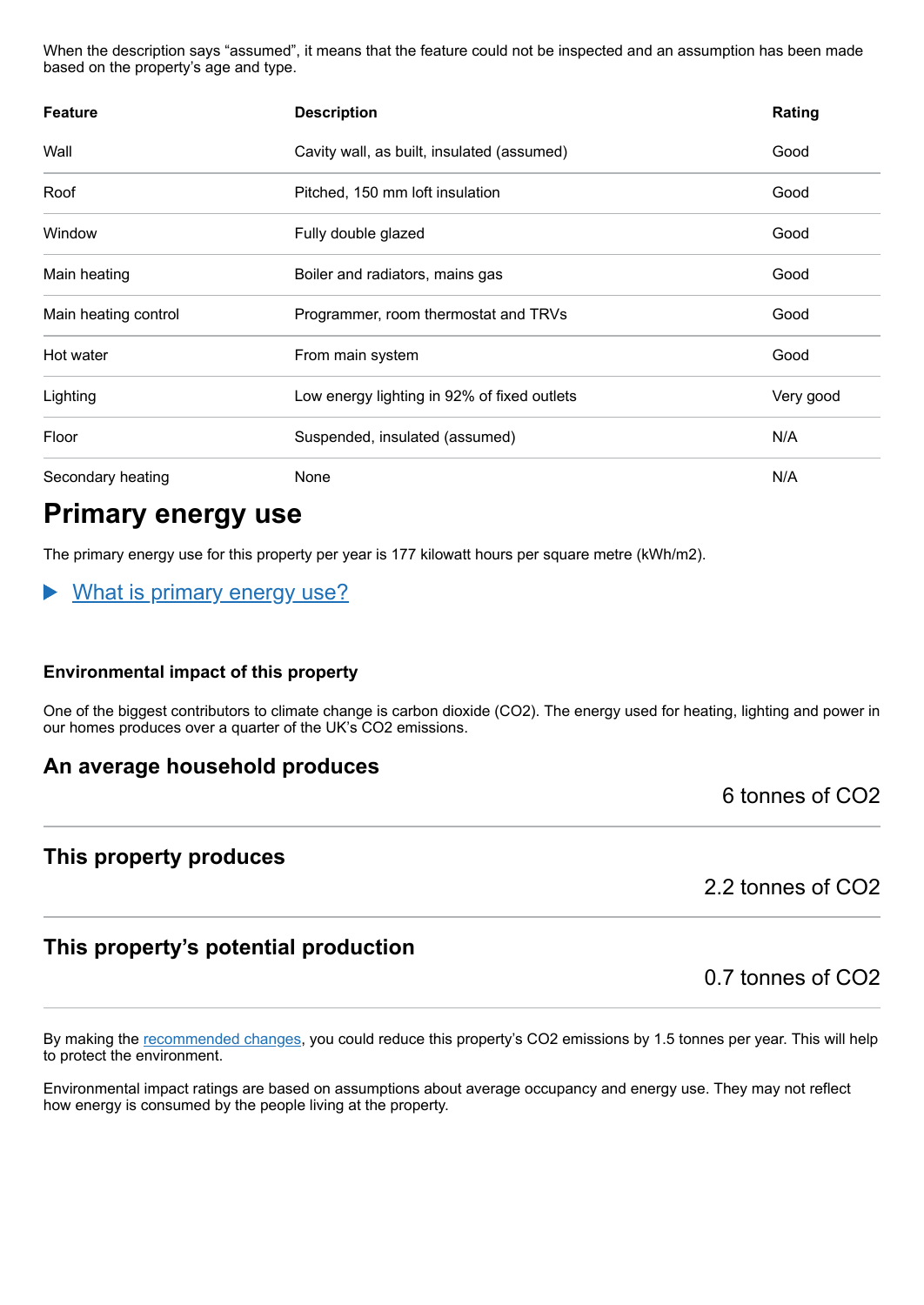# <span id="page-3-0"></span>Potential energy rating **B How to improve this property's energy performance** Making any of the recommended changes will improve this property's energy efficiency. If you make all of the recommended changes, this will improve the property's energy rating and score from C (75) to B (90). **Recommendation 1: Party wall insulation** Party wall insulation **Typical installation cost** £300 - £600 **Typical yearly saving** £49 **Potential rating after carrying out recommendation 1** 77 | C **Recommendation 2: Solar water heating** Solar water heating **Typical installation cost** £4,000 - £6,000 **Typical yearly saving** £38 **Potential rating after carrying out recommendations 1 and 2** 79 | C What is an energy rating?

# **Recommendation 3: Solar photovoltaic panels, 2.5 kWp**

Solar photovoltaic panels

#### **Typical installation cost**

£3,500 - £5,500

**Typical yearly saving**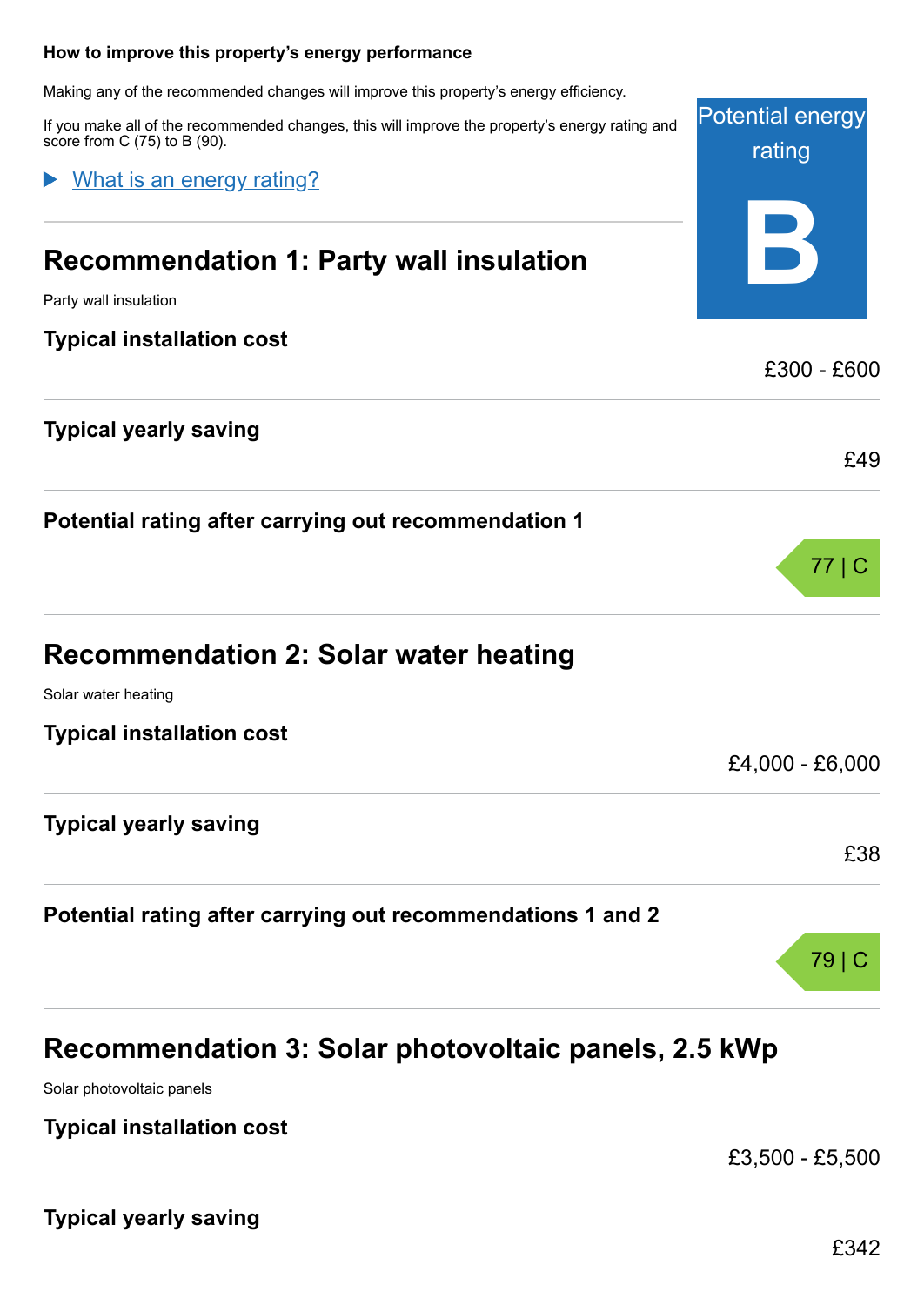# **Paying for energy improvements**

[Find energy grants and ways to save energy in your home.](https://www.gov.uk/improve-energy-efficiency) (https://www.gov.uk/improve-energy-efficiency)

**Estimated energy use and potential savings**

### **Estimated yearly energy cost for this property**

#### **Potential saving**

The estimated cost shows how much the average household would spend in this property for heating, lighting and hot water. It is not based on how energy is used by the people living at the property.

The estimated saving is based on making all of the recommendations in [how to improve this property's energy performance.](#page-3-0)

For advice on how to reduce your energy bills visit Simple Energy Advice [\(https://www.simpleenergyadvice.org.uk/\)](https://www.simpleenergyadvice.org.uk/).

# **Heating use in this property**

Heating a property usually makes up the majority of energy costs.

#### **Estimated energy used to heat this property**

#### **Space heating**

5504 kWh per year

#### **Water heating**

2301 kWh per year

### **Potential energy savings by installing insulation**

**Type of insulation Amount of energy saved** 

You might be able to receive Renewable Heat Incentive payments [\(https://www.gov.uk/domestic-renewable-heat-incentive\)](https://www.gov.uk/domestic-renewable-heat-incentive). This

will help to reduce carbon emissions by replacing your existing heating system with one that generates renewable heat. The estimated energy required for space and water heating will form the basis of the payments.

#### **Contacting the assessor and accreditation scheme**

This EPC was created by a qualified energy assessor.



**Loft insulation** 251 kWh per year

£88

£541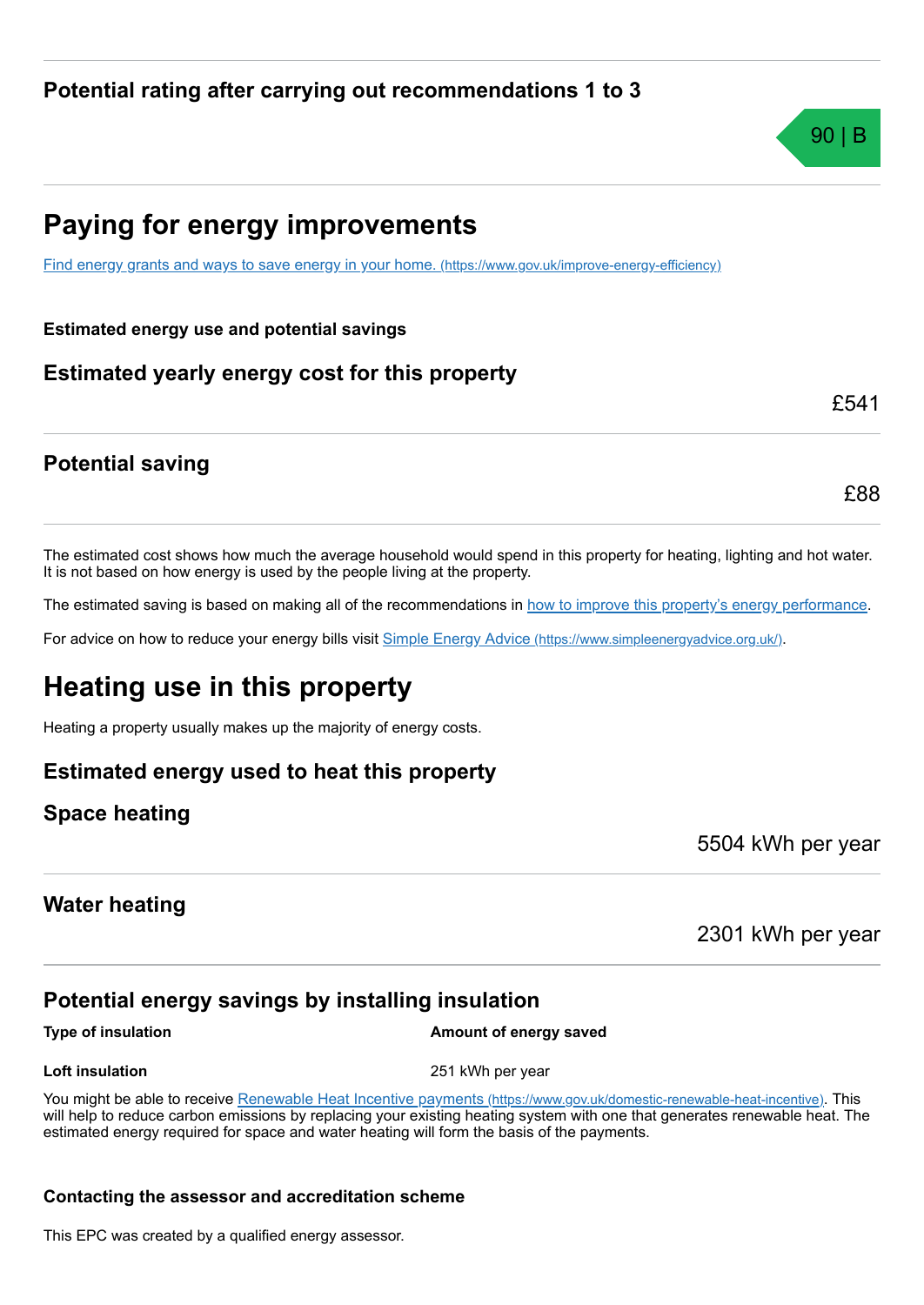If you are unhappy about your property's energy assessment or certificate, you can complain to the assessor directly.

If you are still unhappy after contacting the assessor, you should contact the assessor's accreditation scheme.

Accreditation schemes are appointed by the government to ensure that assessors are qualified to carry out EPC assessments.

# **Assessor contact details**

#### **Assessor's name**

Rebecca Worrall

#### **Telephone**

07739 584837

#### **Email**

[info.lincsenergy@gmail.com](mailto:info.lincsenergy@gmail.com)

# **Accreditation scheme contact details**

**Accreditation scheme** Elmhurst Energy Systems Ltd

#### **Assessor ID**

EES/013229

#### **Telephone**

01455 883 250

#### **Email**

[enquiries@elmhurstenergy.co.uk](mailto:enquiries@elmhurstenergy.co.uk)

# **Assessment details**

**Assessor's declaration** No related party

#### **Date of assessment**

3 November 2020

#### **Date of certificate**

25 November 2020